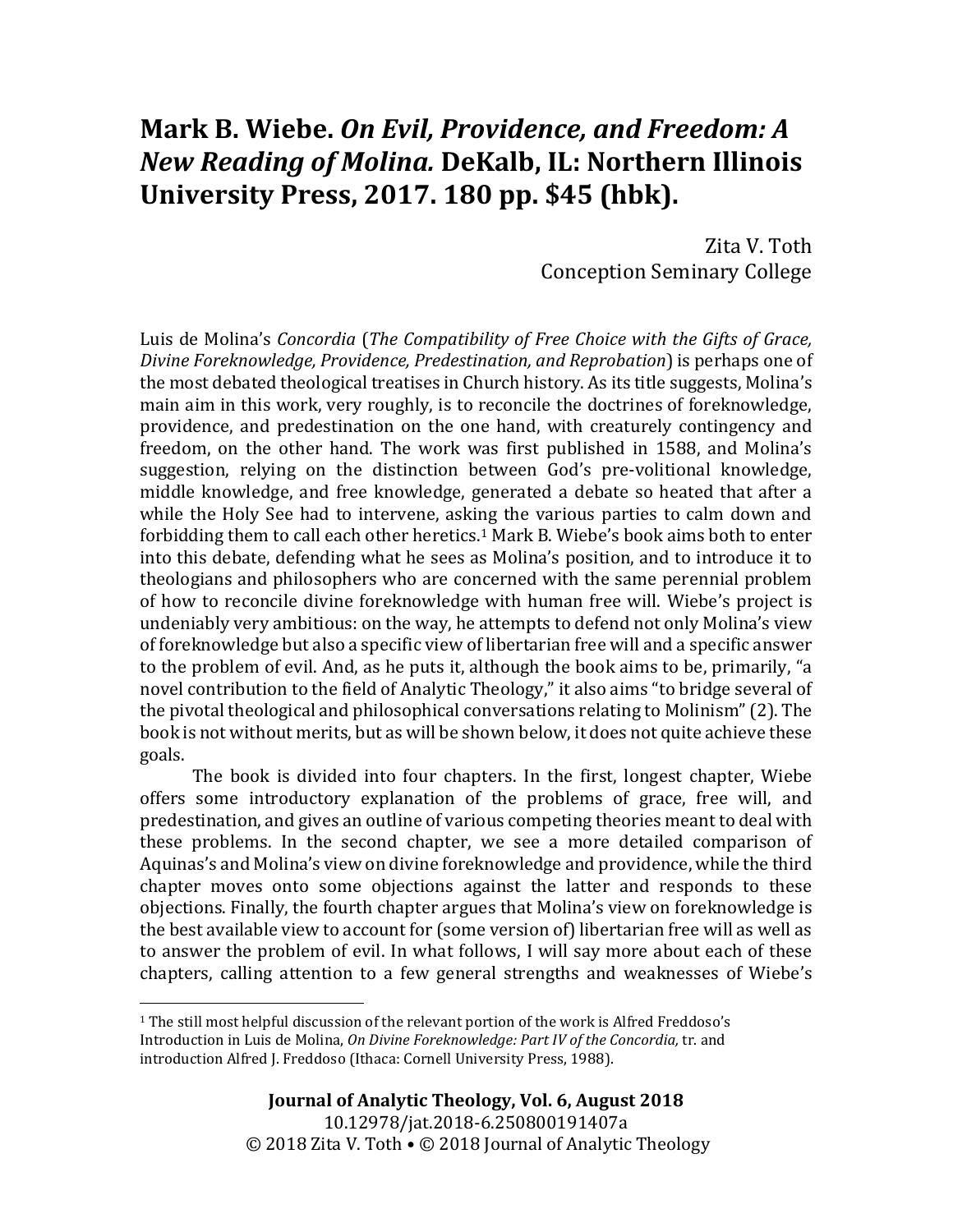treatment of the relevant issues.

The first chapter, "Molina and the Battle over Divine Foreknowledge and Human Freedom," starts out by giving some background to understand the debate at hand. As Wiebe notes, the main source of the Molinist controversy was a great emphasis on a libertarian notion of free will together with an insistence that God's grace is necessary for salvation. Wiebe then turns to some details of what one might expect of a philosophically coherent as well as theologically orthodox theory of providence. The theory has to fit well with Scripture and tradition, according to which (i) God's existence is necessary, (ii) creation is contingent, (iii) God has detailed knowledge of the world's past, present, and future, and (iv) God is also a preserver and ultimate final cause of the created world. As Wiebe argues, these desiderata cannot be met by competing theories of foreknowledge, such as Boethianism, Ockhamism, and Open Theism.

Although this first chapter might help the reader in several respects, the introduction of the various concepts and theories is often somewhat superficial. Thus, Wiebe does not make a distinction between the questions of foreknowledge, providence, and grace as related to free will: the first dealing with how God knows contingent future events of the created order, the second concerning how God governs or guides this same order, while the third dealing with how we can preserve responsibility while maintaining that one cannot perform good acts without divine grace. Although the questions of how to attribute free will to created agents arise in all these contexts, and it might also turn out that they have the same answer, nevertheless the problems are, at least *prima facie*, distinct. Wiebe also regards responsibility and libertarian freedom as interchangeable notions. Although the Biblical passages he cites do suggest that human agents are justly punished and hence arguably responsible for their sinful actions, they tend to say very little about whether this is the case *because* those agents were free in these actions – let alone that they had the ability to do otherwise. Wiebe tends to treat these questions together here and in the later chapters as well. Finally, on a more historical note, the historian of medieval theology or philosophy will be likely struck by the way Wiebe uses labels such as 'Molinism,' 'Boethianism,' 'Ockhamism,' or even 'Nominalism' (equating the latter two), and describes them, without citing any primary sources, as if they had been invariably held by students of Molina, Boethius, or Ockham, respectively. Consequently, there are some conclusions that are drawn a bit hastily about these theories. For instance, about Molina, Wiebe notes that "there was nothing substantially new in Molina's work" (11), citing Blaise Romeyer's paper from 1942;<sup>2</sup> the date of publication of course does not subtract from a paper's philosophical quality, but does cast at least some doubts upon its comparative conclusions simply because of the limited availability of the medieval philosophical and theological material at the time. All in all, it might have been helpful to signal to the reader that the terms 'Boethianism,' 'Molinism,' etc. are meant to be generic labels of certain systematic theological options rather than referring to the theories actually held by their eponyms.

The second chapter, "The Concord of Grace and Free Will: Thomas Aquinas and

<sup>2</sup> Blaise Romeyer, "Libre Arbitre et Concours Selon Molina," *Gregorianum* 23:2 (1942), 169-201.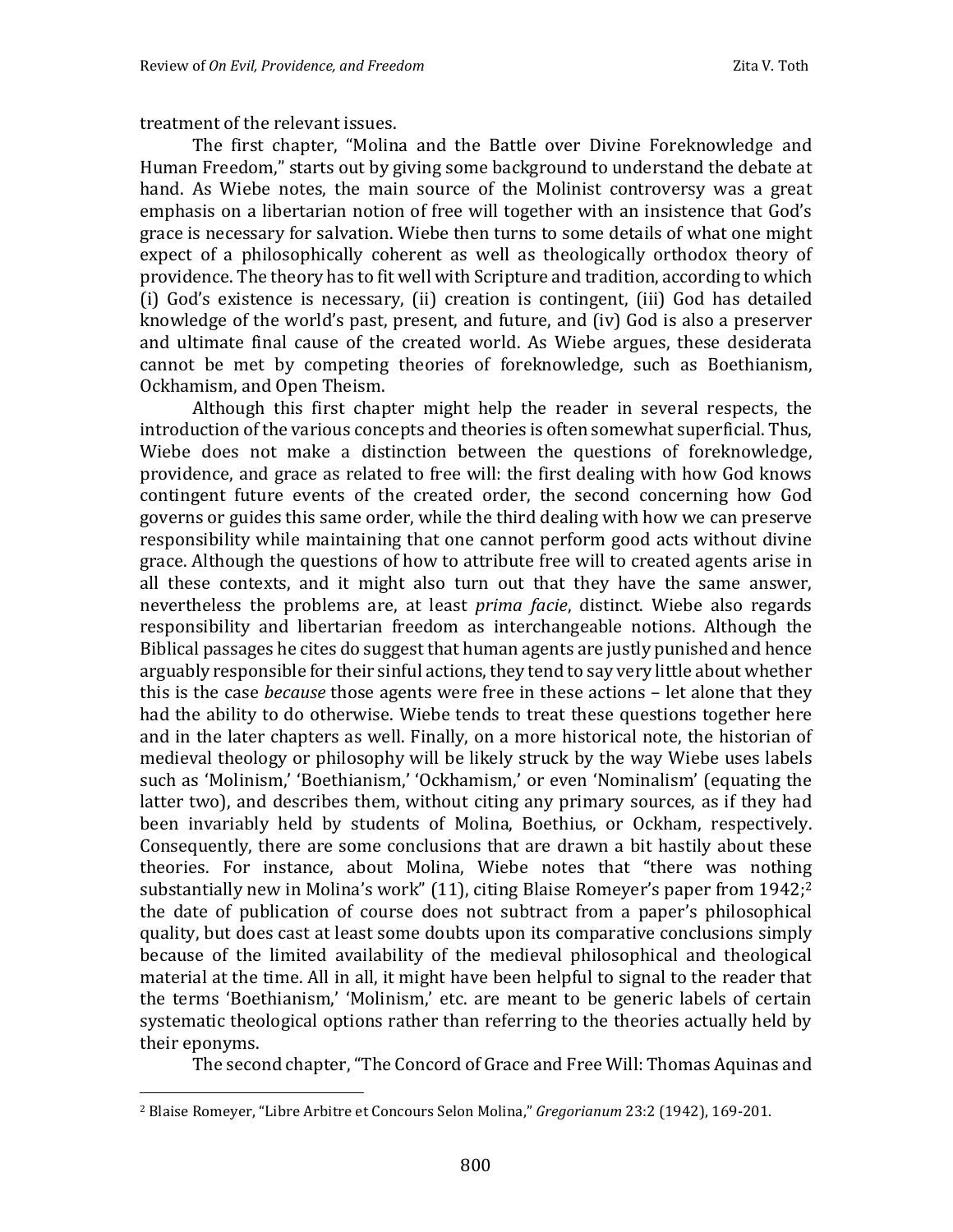Luis de Molina on God's Nature and Providence," provides a comparative analysis of Aquinas's and Molina's accounts of foreknowledge and providence (with the caveat noted above that these problems are not distinguished and thus the presentation shifts back and forth between them quite regularly). First, some interpreters suggest that Aquinas explains God's knowledge of the world in causal terms: that is, God knows creatures because he causes them to exist. As Wiebe argues, this interpretation cannot be entirely correct, since it cannot account for God's knowledge of evil and of free actions. Elaborating on the latter, Wiebe notes that while for Aquinas, God is the source of the capacity of action in all things, this does not mean that God is causally active in performing these actions – simply because actions do not have the same ontological status as do entities like Socrates or Plato. Since, therefore, actions are not caused by God, created agents remain ultimately responsible for them. Wiebe further supports his view by referring to Eleonore Stump's notion of quiescence, and argues that although it is a helpful notion in dealing with the problem of evil, it is less helpful for Aquinas than it would be for Molina. The chapter then turns to a brief discussion of Molina's view on foreknowledge, arguing that only middle knowledge can explain how God knows about the quiescent states of the will.

Apart from some problems similar to the previous chapter, there are a few issues that are worth pointing out with respect to Aquinas's theory of God's knowledge and – since Wiebe decided to also treat this issue here – divine concurrence with created agents. Regarding the former, Wiebe claims that Aquinas cannot hold that God knows free actions by causing them because God is not a cause of these actions to start with. But this is mistaken. First of all, in his commentary on the *Sentences*, Aquinas explicitly states that "God's knowledge is, invariably, the cause of everything," after which he goes on to answer several objections dealing with worries similar to Wiebe's.<sup>3</sup> One of these worries concerns sinful actions, about which Aquinas later notes that God *is*their cause, at least insofar as they are actions (but not insofar as they are sinful).<sup>4</sup> In claiming this, Aquinas in fact agrees with most of his contemporaries, who often argue that God is causally active even in sinful actions precisely on the ground that otherwise God would not have any knowledge of these actions.<sup>5</sup> Second, concerning the problem of concurrence, Wiebe does not present Aquinas's most developed treatment of this issue,<sup>6</sup> fails to explain *how* concurrence occurs, and also mistakenly attributes to Aquinas the view that God is a formal but not an efficient cause of the effects of created causes. Wiebe's treatment of Aquinas's position is based on Lonergan's treatment of the same, which does not always achieve conceptual clarity or historical exactness. Finally, regarding Molina, if the reader does not know Molina's view of divine foreknowledge and providence already, she will find little help in Wiebe's two-page treatment. Although this is the theory Wiebe will ultimately defend, his explanation is conceptually unclear (e.g., equating 'future contingents' with 'counterfactuals of creaturely freedom' on p. 81, or failing to define

<sup>3</sup> *In Sent.* I, d. 37, q. 1, a. 4.

<sup>4</sup> *In Sent.* II, d. 37, q. 2, a. 2.

<sup>5</sup> For one of the most elaborate medieval treatments of this argument, see Duns Scotus, *Ordinatio*, dd. 34–37, q. 5. But again, apart from some details, Scotus is not original in the main claim of this discussion.

<sup>6</sup> *De potentia dei,* q. 3, a. 7.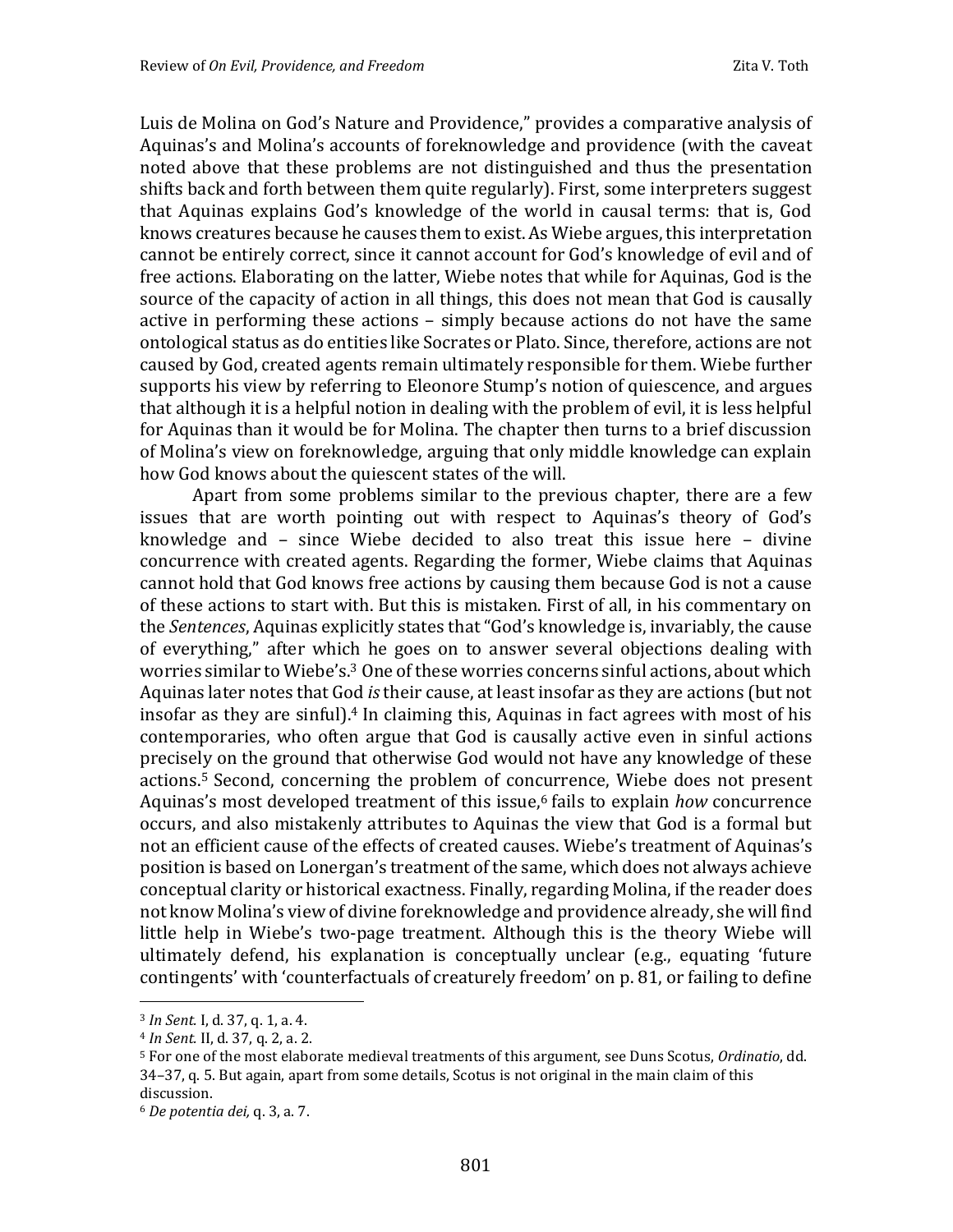what 'free knowledge,' 'natural knowledge,' or 'middle knowledge' is), with citations taken from Garrigou-Lagrange's somewhat outdated and not always very illuminating commentary.

The third chapter, "Anti-Molinism," addresses four objections that are commonly brought up against Molina's view of middle knowledge. According to the first one, raised, characteristically, by Thomists, Molina's view is Pelagian or at least semi-Pelagian, and as such, threatens divine sovereignty. As a response, Wiebe argues that the prevolitional truth of creaturely counterfactuals no more threatens divine sovereignty than the prevolitional truth of necessary logical principles does. That is, both the necessary propositions of logic and the propositions of middle knowledge are true independently of God's will, but since they are true independently of creaturely will as well, they do not imply that creaturely will is sufficient for initiating faith or salvation, as the semi-Pelagian or the Pelagian would have it. (Of course, maintaining that creaturely counterfactuals are true independently of creaturely will immediately raises the question of how, or *in virtue of what*, they are true precisely; this question will be discussed in objection four below.)

According to the second objection, raised by Robert Adams and William Hasker, creaturely counterfactuals are either incoherent or destroy genuine agency, for the simple reason that their truth value cannot depend on the created agent (they are true or false when the created agent does not yet exist). As Wiebe argues, however, this worry adds nothing more to the grounding objection, which will be answered later in the chapter.

The third objection originates from Dean Zimmerman, who argues that Molinism entails that there are feasible worlds that God could have created where every decision of every free agent would be good (in Zimmerman's terminology, there are feasible voodoo worlds). If this is the case, however, then it is difficult for the Molinist to explain why God did not create that world. (This is only part of Zimmerman's original argument, which also aims to show that Molinism entails the possibility of a world where creatures do not have libertarian freedom – and consequently, that creaturely counterfactuals do not guarantee libertarian freedom. Wiebe does not address this part of the argument.) Wiebe's response to this objection is manifold, arguing that Molinism is only meant to give a negative response to the problem of evil as opposed to a positive one, while also pointing out that the basic assertion of the objection – that voodoo worlds are indeed feasible worlds – begs the question against the Molinist by assuming that creaturely counterfactuals are not brute facts. Wiebe's point seems to be that in a voodoo world, God has total – if remote – control over his creatures by manipulating very distant, non-deterministic causes. In this case, however, it might seem that what creatures would freely choose in a voodoo world would depend on or could be explained by those remote causes – in other words, creaturely counterfactuals would not be brute facts.

Finally, and perhaps most importantly, Wiebe deals with the grounding objection – that is, the question of what grounds the (prevolitional) truth value of creaturely counterfactuals. Wiebe's treatment is based on Plantinga's treatment of the same, and aims to show that creaturely counterfactuals are not grounded in anything external to them but "in the action described in the counterfactual proposition itself" (110).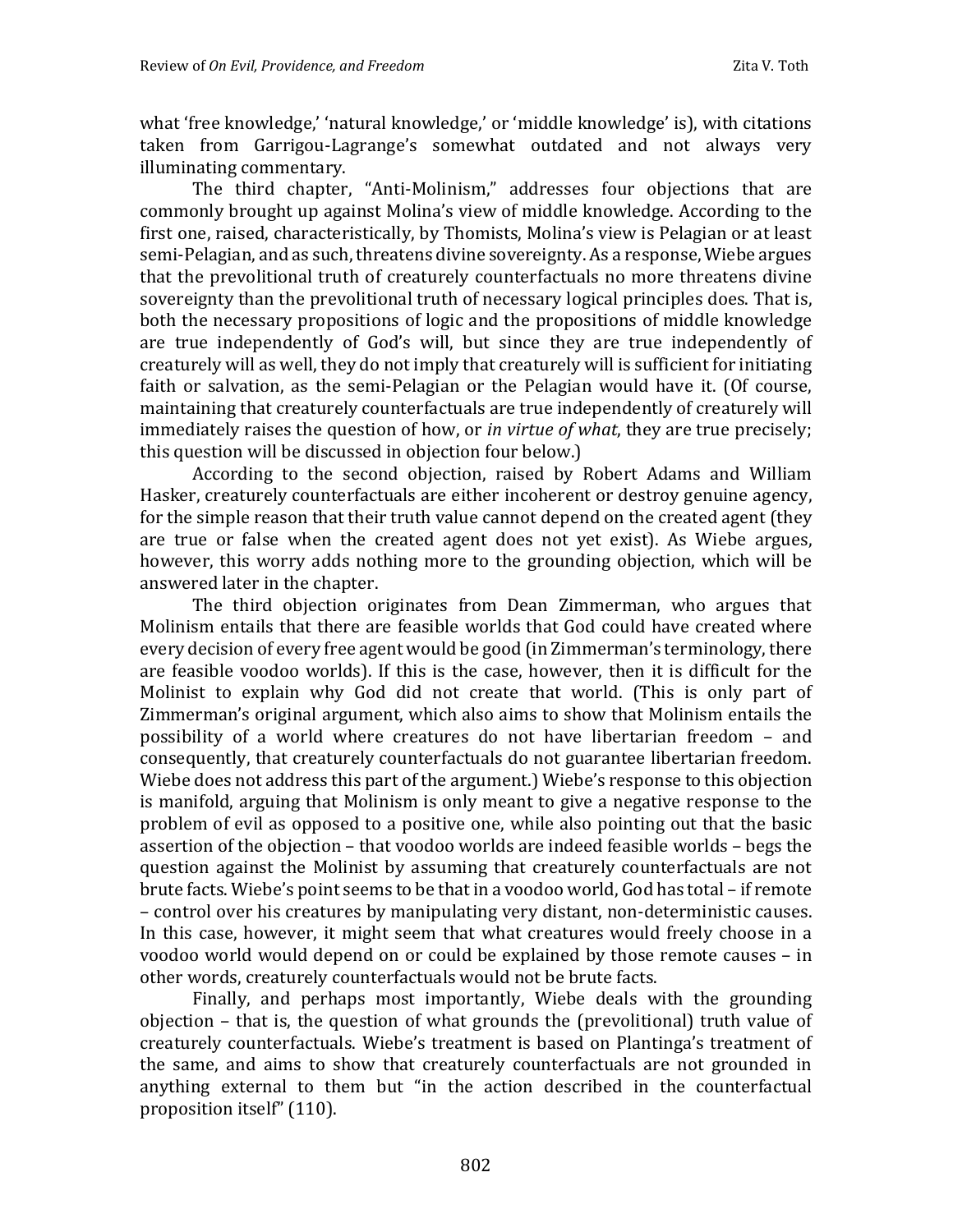This third chapter is perhaps the most clearly organized chapter of the book, although again, some important concepts are left unexplained – we do not get a definition of Pelagianism until late in the discussion (and never of semi-Pelagianism); the reader is expected to figure out what 'creaturely counterfactuals' are; and terminology taken from other authors ('transworld depravity' or 'grounding' itself) is used without any reflection on them – and the referenced literature on almost all of the issues is rather old. But the perhaps most lacking part of this chapter is Wiebe's surprisingly brief treatment of the grounding objection. The briefness is surprising since the previous objections were built up in such a way that they could only be resolved by resolving the grounding objection. Wiebe presents his solution as based on Thomas Flint's solution to the same, and cites Plantinga's treatment of grounding at length (also based on Flint, not on Plantinga himself). According to this treatment, "the nature of a proposition's grounds depends upon and is indexed according to that proposition's modality" (109), and so – as William Craig has argued – Tarski's Tschema applies to counter-factuals just as it does to any other kind of propositions. Whether or not the solution works is not my aim to decide here, but the treatment, as compared to other parts of the book, turns unexpectedly very technical, and it is not even clear that various parts of the proposed solution fit together well.

One last thing I would like to comment on is the example Wiebe gives (based on Craig who traces it back to Galileo) to illustrate how we tend to regard counterfactuals as true even without any grounds. The example is about a stick set in motion in the aether. Although, according to Galileo, the aether does not exist, nevertheless we can still make true and not arbitrary claims about the motion of the stick. Now it is worth pointing out that Galileo is not original in this thought experiment, but similar ones were standardly used in later medieval discussions of Aristotle's *Physics*. *<sup>7</sup>* In these discussions (and also in Galileo), however, their upshot was precisely to figure out what *is* grounding the specific counterfactual in question: the thought experiments were set up in a way that some basic notion of movement or physical extension was taken for granted, and the rest of the thought experiment followed from that together with the initial setup of the experiment. Thus, the thought experiment was meant to demonstrate some features of, for instance, motion of bodies that were universal in such a way that they would even hold in impossible scenarios such as motion in the aether or in the void.<sup>8</sup> Although this is not a crucial part of Wiebe's argument, the example supplied thus fails to provide support for his claim that creaturely counterfactuals do not need to be grounded.

The last, fourth chapter, "Freedom, Foreknowledge, and the Problem of Evil" ties together several of the themes running through the book, focusing mostly on libertarianism. It starts by giving several arguments for libertarianism, citing some

*<sup>7</sup>* For a general discussion of these, see, e.g., Peter King, "Medieval Thought-Experiments: The Metamethodology of Medieval Science," In *Thought-Experiments in Science and Philosophy*, ed. G Massey and T Horowitz (Lanham, MD: Rownman & Littlefield, 1991), 43–64.

<sup>&</sup>lt;sup>8</sup> The perhaps most famous of these later medieval thought experiments is John Buridan's treatise on the void, where Buridan – after showing that the existence of vacuum would entail some logical contradictions – spends multiple questions on discussing how bodies would move in this impossible vacuum, demonstrating his later influential theory of impetus. (See his *Physics* commentary, book IV, qq. 7–11.)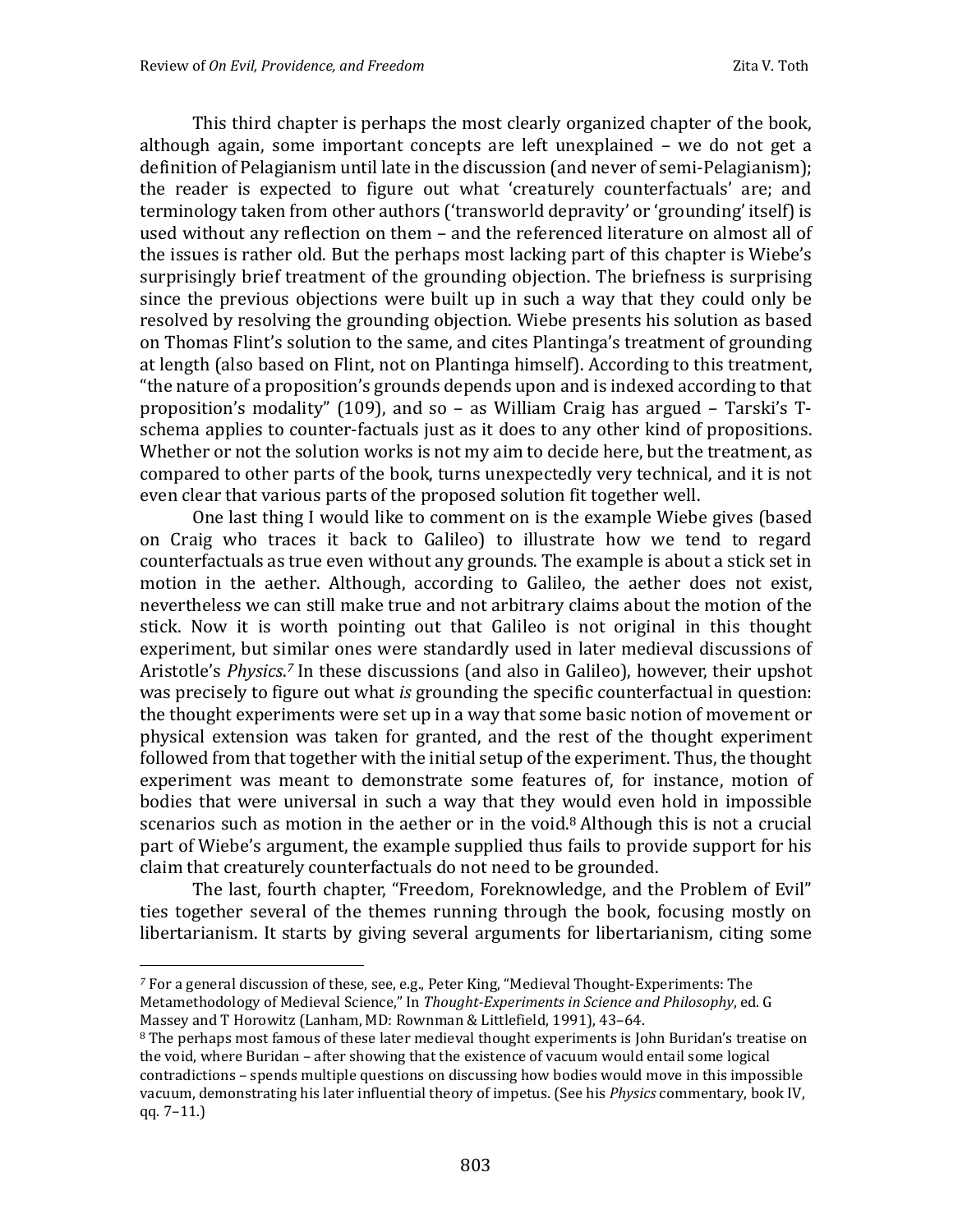Scriptural passages as well as Church Fathers, all pointing to the fact that we experience freedom in our own acts. The argument is strengthened by a quite detailed description of an argument provided by Austin Farrer against epiphenomenalism, according to which epiphenomenalism cannot account for how meaning governs discourse (the argument seems to be a 20 years older variety of the Chinese room). After this, the author turns to defending a modified version of the principle of alternative possibilities, according to which free will presupposes that there are at least *some* actions such that the agent could do otherwise. The final point of the book has to do with the problem of evil: as Wiebe argues, even if we grant that Aquinas would accept the same notion of libertarian freedom, Molina can give a much more satisfactory answer to the problem of evil, since he can say that not every possible world is such that God could create it (i.e., not every possible world is a feasible world) while for the Thomist it is much more difficult to see "why some people are not granted the justificatory grace necessary for good and meritorious action" (134).

The perhaps most interesting part of this closing chapter is Wiebe's argument against epiphenomenalism, although it is rather surprising in light of the recent literature that he based this argument on a sixty year old lecture. It seems that the argument could have been made stronger by paying more attention to some recent developments of the targeted theory. More importantly though, I remained unconvinced by the author's overall argument in the chapter, and found it problematic on multiple counts. First, on the methodological side, the author again mixes together various concerns of various thinkers, and does not quite show that the resulting mixture is legitimate – whether, for instance, Molina was in any part motivated by any concern similar to epiphenomenalism, whether it is meaningful to apply Stump's notion of quiescence (cited from a paper about Augustine's notion of the will) to Molina, or whether it is meaningful to treat Aquinas's notion of divine knowledge in terms of Molina's categories (i.e., as natural or free knowledge). The author also treats epiphenomenalism as the only alternative to a libertarian notion of free will. Since libertarianism plays a crucial part in the argument, it would have been helpful to describe a few other versions of compatibilism, especially since the passages cited from the Church fathers and Scripture would very well support almost any source model of free will. My gravest concern about the conclusion of the book, however, has to do with the final argument, according to which Aquinas's version of divine knowledge cannot account well for the problem of evil in terms of free will because it cannot make the distinction between possible and feasible worlds. Disregarding the issue whether such a distinction is indeed plausible or even meaningful (most medieval theologians would already object at this point), the author takes it for granted without even noting it explicitly that the best answer for the problem of evil is the free will defense. Now whatever we may think of the success of said defense on the one hand, and whatever we may think of Aquinas's answer to the problem of evil on the other hand, one thing is quite clear: Aquinas is not concerned at all with giving a free will defense to the problem of evil. Some interpreters would go as far as saying that the problem of evil does not even arise for Aquinas.<sup>9</sup> However this may be, the fact that Aquinas's theory of divine knowledge does not support a free will defense

<sup>9</sup> See, e.g., Brian Davies, *Thomas Aquinas on God and Evil* (Oxford: Oxford University Press, 2011).